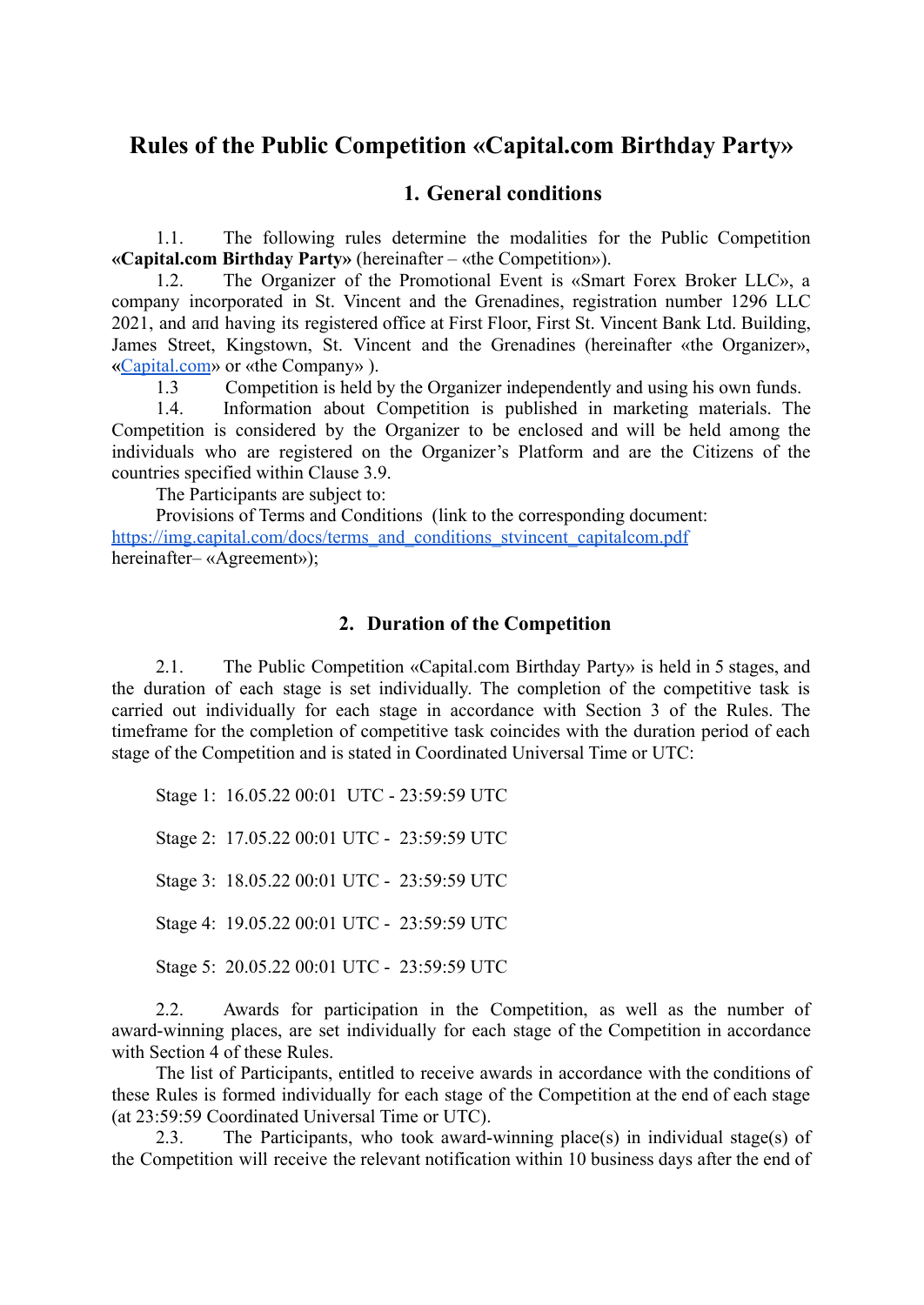an individual stage of the Competition. This information is also going to be displayed on the Participant's trading account on the Organizer's platform.

#### **3. The task and conditions of the Competition**

3.1. The Clients take part in the Competition of their own volition.

3.2. The Participant must follow these Rules, use the right to participate in the Competition reasonably and in good faith and do not take advantage (abuse) of its conditions and right to participate in it.

In case of violation of the Rules, the Organizer reserves the right to disqualify the Participant by excluding him from the individual stage or from all stages of the Competition. list of Participants. The Organizer has a right to deny participation or suspend participation if the Client takes advantage (abuses) of the conditions of the Competition. Taking advantage of conditions of the Competition means any actions conducted by the Participant, which in the Organizer's opinion results in unfair benefits for the Participant, including, but not limited to benefits, based on technical and/or organizational features and/or conditions of the Competition.

3.3. In order to become a Participant of the Competition, the Client must register an account on the Platform of the Organizer (or be previously registered on the Platform), complete the identification (verification) procedure and conduct operations with financial instruments on the Platform of the Organizer (hereinafter «Operations»).

3.4 In order to become the Participant in each individual stage of the Competition, the Client must make a deposit of at least the minimum amount (20 USD or equivalent) to his trading account on the day when an individual stage of the Competition is held and conduct operations on the Organizer's Platform.

3.5 Each Client, who fulfilled the conditions presented within Clause 3.3; 3.4 of these Rules may participate in more than one individual stage of the Competition (up to 5 stages).

3.6 Each Participant may be entitled to receive an award only once in each individual stage of the Competition.

3.7 Each Participant may take award-winning place and receive an award in each individual stage of the Competition (up to 5 times).

3.8. The number of award-winning places is limited and set individually for each stage of the Competition (5 places for Stage 1; Stage 2; Stage 3; Stage 4 and 7 places for Stage 5).

**3.9 The list of Participants consists of Clients, who are the residents of the following countries:** Argentina, Bangladesh, Colombia, Egypt, Guatemala , Sri Lanka, Mongolia, Maldives, Malaysia, Nigeria, Viet Nam, South Africa, the Republic of Singapore, the Kingdom of Saudi Arabia, the Hong Kong Special Administrative Region of the People's Republic of China, Kuwait.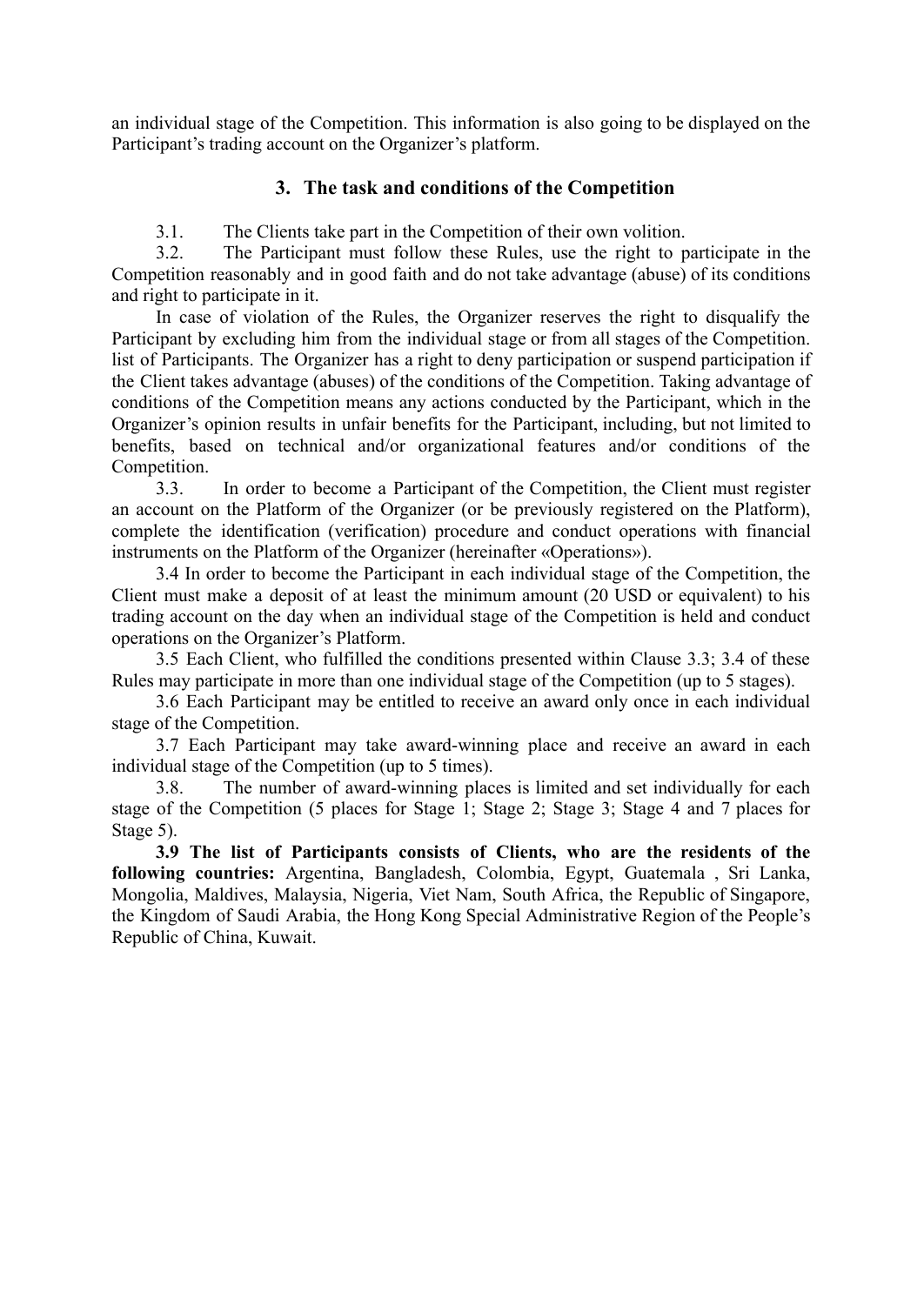### **4. Awards for fulfilling the conditions of the Competition and additional requirements to receive them**

4.1. The Participants who take award-winning places in each individual stage of the Competition are determined based on the total financial result (profit), obtained by the Participant by conducting Operations within the duration of an individual stage of the Competition. Only the financial result of the Operations initiated and completed during the period of Competition is taken into account. The Participant with the highest total financial result, obtained by Conducting operations on the Platform during the period of an individual stage of the Competition takes the first place. Further placement is determined by the list depending on the financial results of the Participants.

4.2. Operations with zero-spread are not included in the calculation of the total financial result (profit) obtained by the Participant during the period of an individual stage of the Competition.

4.3. The Organizer only credits the award, established in Clause 4.5 of these Rules to the Participants who are recognized as the award-winner (took award-winning place) for completing the conditions specified within section 3 of these Rules and **shared the post** about the results of an individual stage of the Competition **within 24 hours** after the announcement of the results of an individual stage of the Competition via any of the following social media platforms: Facebook, Twitter, Telegram or LinkedIn).

4.4 In order to prove that the post about the results of an individual stage of the Competition was shared via social media platform as per Clause 4.3 of these Rules, the Participant who took an award-winning place must send a screenshot of his post to the Customer Support Department via email [support@capital.com](mailto:support@capital.com).

4.5. As an award, a certain amount of funds in US dollars will be credited to the Account opened by the Participant on the Organizer's platform. The size of the award depends on the award-winning place taken by the Participant.

| <b>Place taken by the Participant</b> | <b>Awards</b>                                                                    |
|---------------------------------------|----------------------------------------------------------------------------------|
| 1 place                               | 500 USD for the account opened by the<br>Participant on the Organizer's Platform |
| 2 place                               | 300 USD for the account opened by the<br>Participant on the Organizer's Platform |
| 3 place                               | 200 USD for the account opened by the<br>Participant on the Organizer's Platform |
| 4 place                               | 150 USD for the account opened by the<br>Participant on the Organizer's Platform |
| 5 place                               | 100 USD for the account opened by the<br>Participant on the Organizer's Platform |

## **The following awards have been established for the Participants of Stage 1, Stage 2, Stage 3 and Stage 4 of the Public Competition**